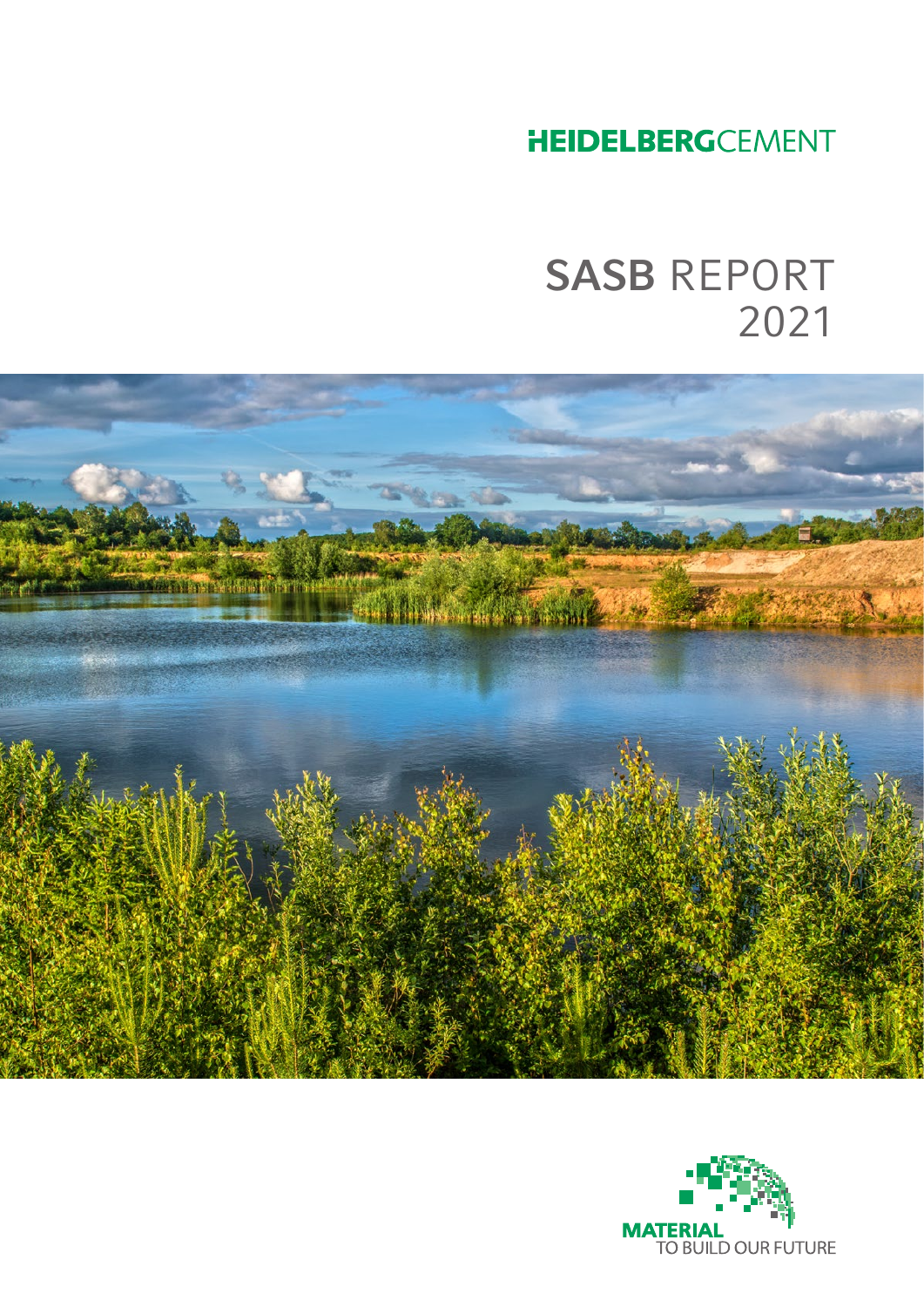### About this report

#### Report content and organisation

HeidelbergCement is publishing its second report in accordance with the Sustainability Accounting Standards Board (SASB) framework. This publication is aimed at investors and analysts. When deciding on the most important sustainability topics as laid out by SASB, we have used the recommendations of the SASB Construction Materials Standard (Version 2018-10). In addition, we have conducted a five-factor assessment to determine topics that are material to the company.

### Data collection

Methods and systems that have been defined across the Group are used to collect data at our business locations. Internal reporting and consolidation of the data take place via centralised electronic KPI data management systems at the Group; here, the key figures are checked for completeness and credibility. Uniform Group-wide definitions of all the relevant key figures, as well as process guidelines for the reporting processes, are available on the intranet.

#### Information about the editing process

This report is published in English. The editorial deadline was 30 April 2022.

### Disclaimer of liability

We have compiled the information and key figures contained in this report with extreme care. All the contents of this report were examined by the employees responsible for this task. However, we cannot completely exclude the possibility that this report includes erroneous information. The report and the information contained in it do not constitute a test of compliance with the current laws, legal regulations, or recognised sustainability practices in the industry.

#### Sustainability reporting at HeidelbergCement

This report should be read in conjunction with the HeidelbergCement Sustainability Report available at www.heidelbergcement.com/en/sustainability.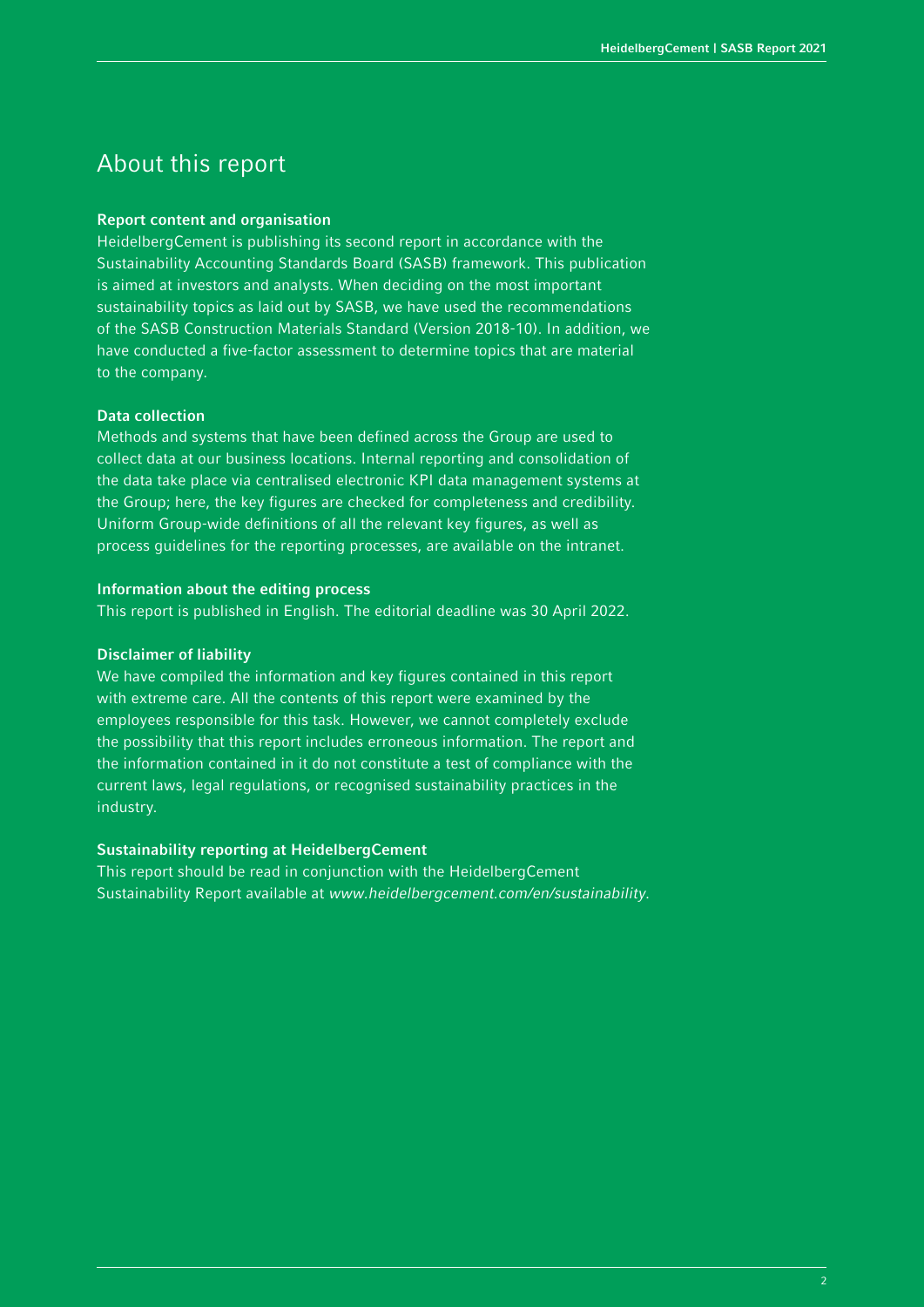# Construction Materials Sustainability Accounting Standard

| <b>Topic</b>                     | Code         | Page |
|----------------------------------|--------------|------|
| <b>ACTIVITY METRIC</b>           |              |      |
| Production by major product line | EM-CM-000.A  | 4    |
| <b>ACCOUNTING METRICS</b>        |              |      |
| Greenhouse gas emissions         | EM-CM-110a.1 | 5    |
|                                  | EM-CM-110a.2 | 5    |
| Air quality                      | FM-CM-120a.1 | 6    |
| Energy management                | EM-CM-130a.1 | 6    |
| Water management                 | EM-CM-140a.1 | 7    |
| Waste management                 | EM-CM-150a.1 | 7    |
| <b>Biodiversity impacts</b>      | EM-CM-160a.1 | 8    |
| Workforce health and safety      | EM-CM-320a.1 | 9    |
|                                  | EM-CM-320a.2 | 9    |
| Product innovation               | EM-CM-410a.1 | 10   |
|                                  | EM-CM-410a.2 | 10   |
| <b>IMPRINT</b>                   |              | 11   |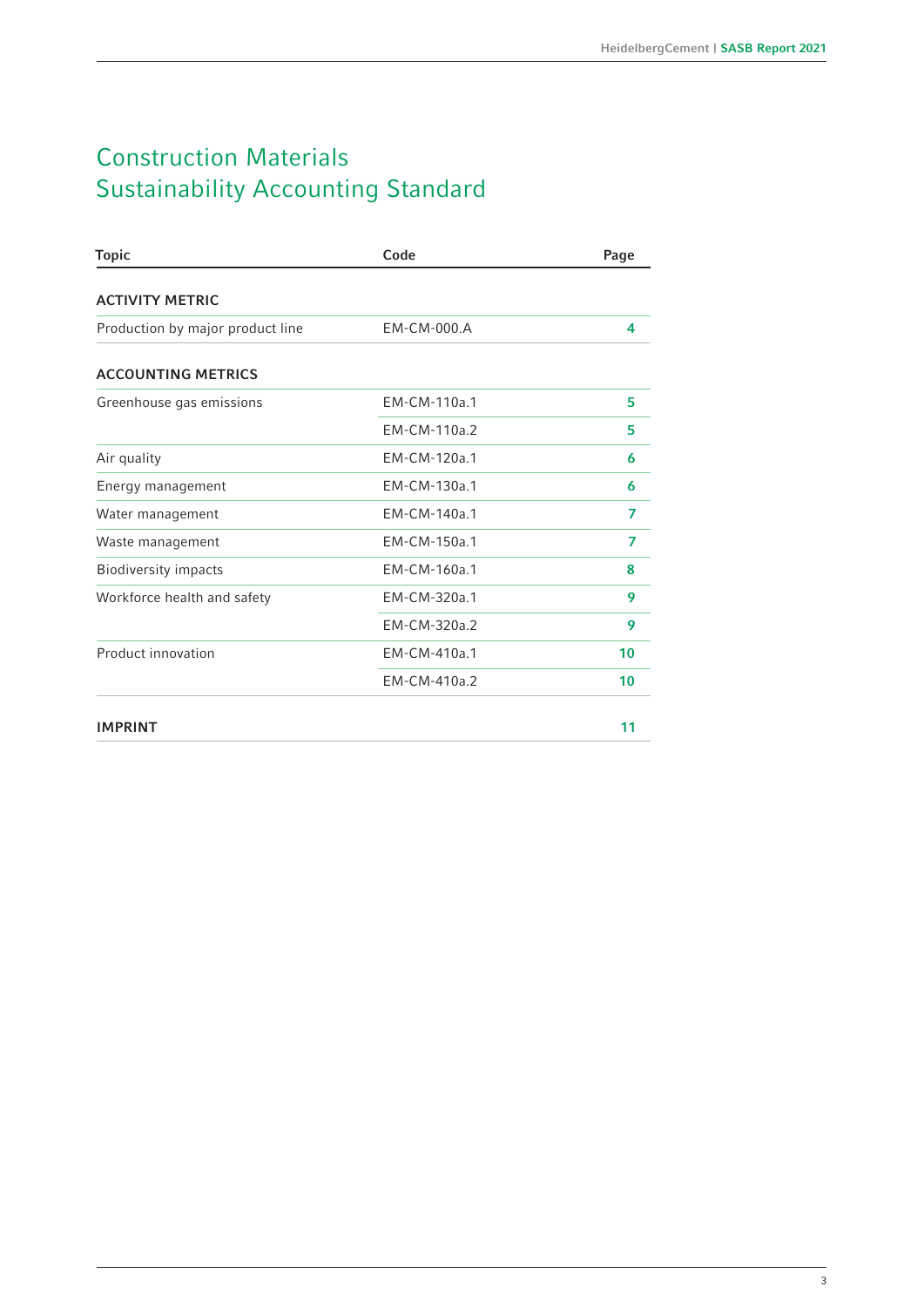# ACTIVITY METRIC

# Production by major product line

| <b>EM-CM-000.A</b>                          | 2019  | 2020  | 2021  |
|---------------------------------------------|-------|-------|-------|
| Cement and clinker (million metric tonnes)  | 125.9 | 122.0 | 126.5 |
| Aggregates (million metric tonnes)          | 308.3 | 296.3 | 306.4 |
| Ready-mixed concrete (million cubic metres) | 50.7  | 46.9  | 47.4  |
| Asphalt (million metric tonnes)             | 11.3  | 11.0  | 10.4  |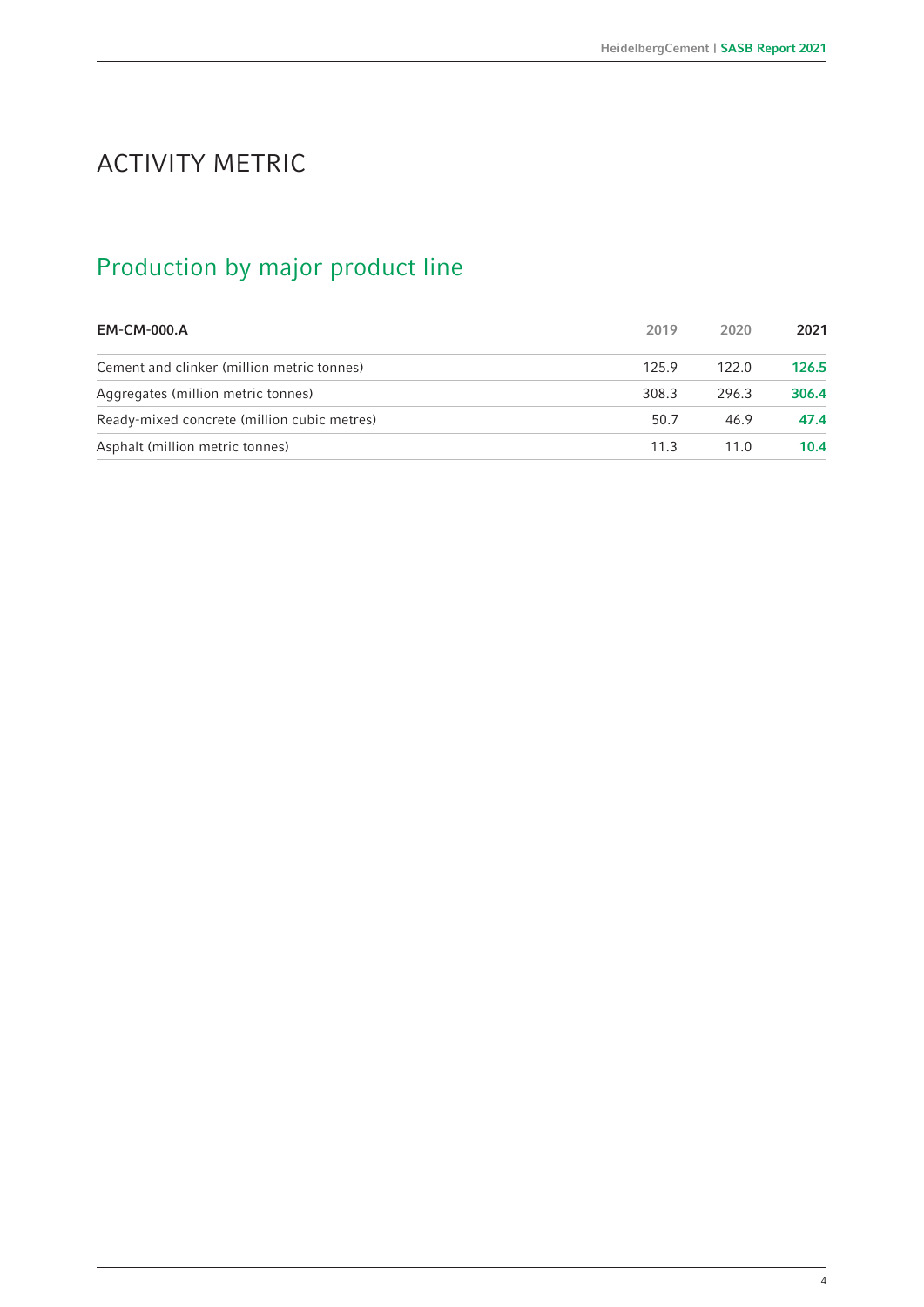### ACCOUNTING METRICS

### Greenhouse gas emissions

| <b>EM-CM-110a.1</b>                                            | 2019 | 2020 | 2021 |
|----------------------------------------------------------------|------|------|------|
| Gross global Scope 1 emissions (million metric tonnes $CO2e$ ) | 73.0 | 68.4 | 69.5 |
| Percentage covered by emissions limiting regulation            | 40%  | 39 % | 47%  |

Gross global Scope 1 emissions include the business lines cement and aggregates.

#### EM-CM-110a.2

Discussion of long-term and short-term strategy or plan to manage Scope 1 emission reduction targets, and an analysis of performance against those targets

We have a strong track record in reducing CO<sub>2</sub> emissions and are further accelerating our efforts. By the end of 2021, we had already achieved a reduction of approximately 25% of our specific net  $CO<sub>2</sub>$  emissions per metric tonne of cementitious material compared with 1990.

We again significantly tightened up our emission reduction target in spring 2022: By 2030, we aim to reduce our specific net CO<sub>2</sub> emissions to 400 kg/t of cementitious material. Compared with the base year 1990, this represents a reduction of almost half.

Our CO<sub>2</sub> reduction strategy is based on solid measures at plant and product level, the implementation of which is well underway. The achievement of our sustainability goals is also embedded in the management incentive programmes.

For more information on emission reduction targets, please go to: www.heidelbergcement.com/en/esg-documents-policies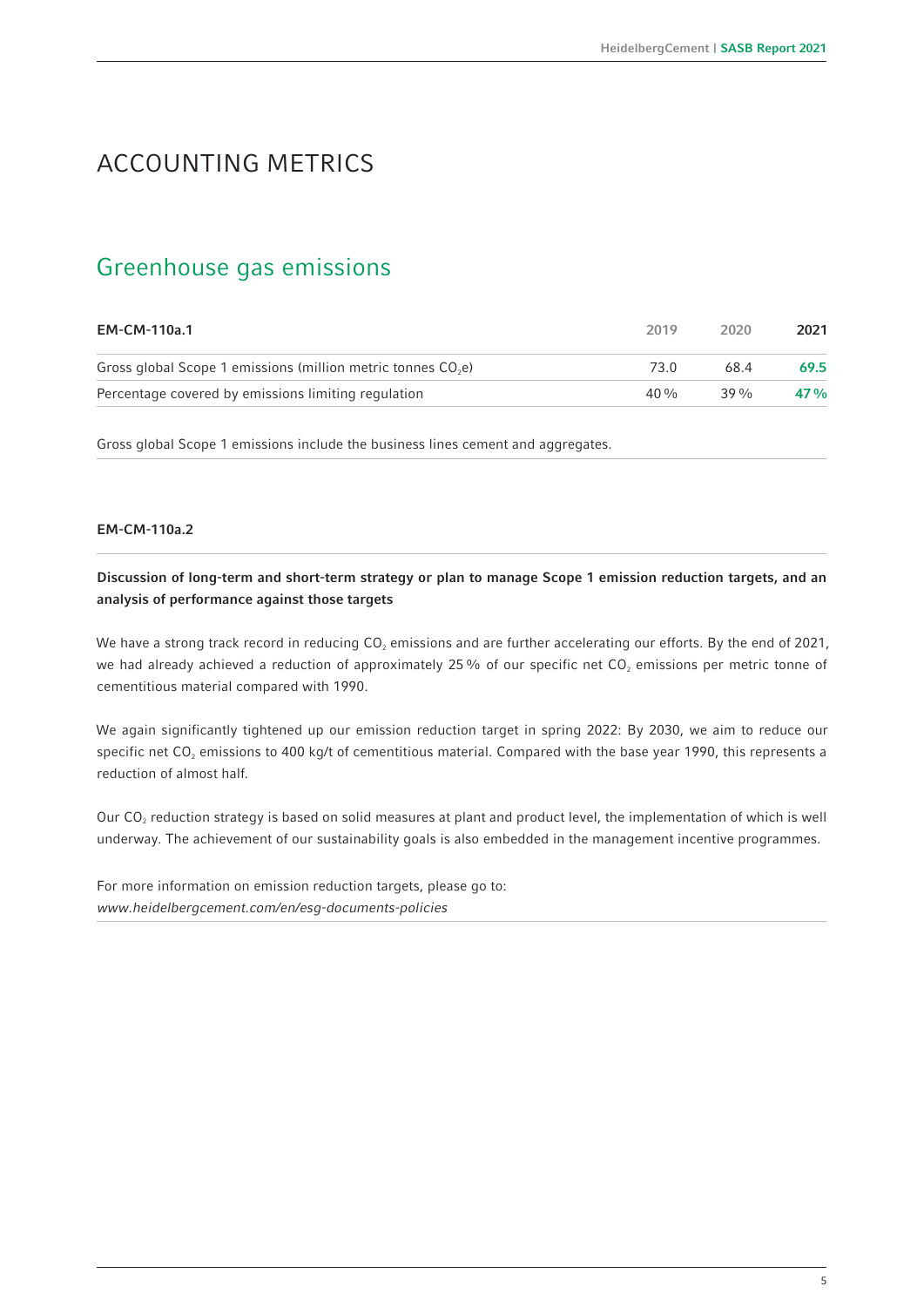# Air quality

| <b>EM-CM-120a.1</b>                                                         | 2019    | 2020   | 2021    |
|-----------------------------------------------------------------------------|---------|--------|---------|
| Air emissions of the pollutants: $NO_x$ (excluding $N_2O$ ) (metric tonnes) | 110,079 | 99,983 | 102,203 |
| Particulate matter (PM10) (metric tonnes)                                   | 5.454   | 2.930  | 3,250   |
| Dioxins/furans (miligramme)                                                 | 4,651   | 4,140  | 3,380   |
| Volatile organic compounds (VOCs) (metric tonnes)                           | 4.270   | 3.383  | 3,695   |
| Polycyclic aromatic hydrocarbons (PAHs) (metric tonnes)                     |         |        |         |
| Heavy metals (Mercury) (kilogramme)                                         | 3,157   | 1.578  | 1.458   |

We are currently not collecting data on PAHs globally.

### Energy management

| EM-CM-130a.1                       | 2019     | 2020            | 2021     |
|------------------------------------|----------|-----------------|----------|
| Total energy consumed (terajoules) |          | 371,829 351,384 | 363,226  |
| Percentage grid electricity        | $12.1\%$ | $12.1\%$        | $12.2\%$ |
| Percentage alternative             | $19.7\%$ | $21.1\%$        | $21.7\%$ |
| Percentage renewable               | $7.5\%$  | $8.1\%$         | $9.1\%$  |

Total energy consumed includes the business lines cement and aggregates. Definitions and consolidation for the business line cement are in accordance with the guidelines of the Global Cement and Concrete Association (GCCA). Volumes for Power-Purchasing Agreements are below the materiality threshold and thus not included. Definition of renewables corresponds to the GCCA definition for biomass.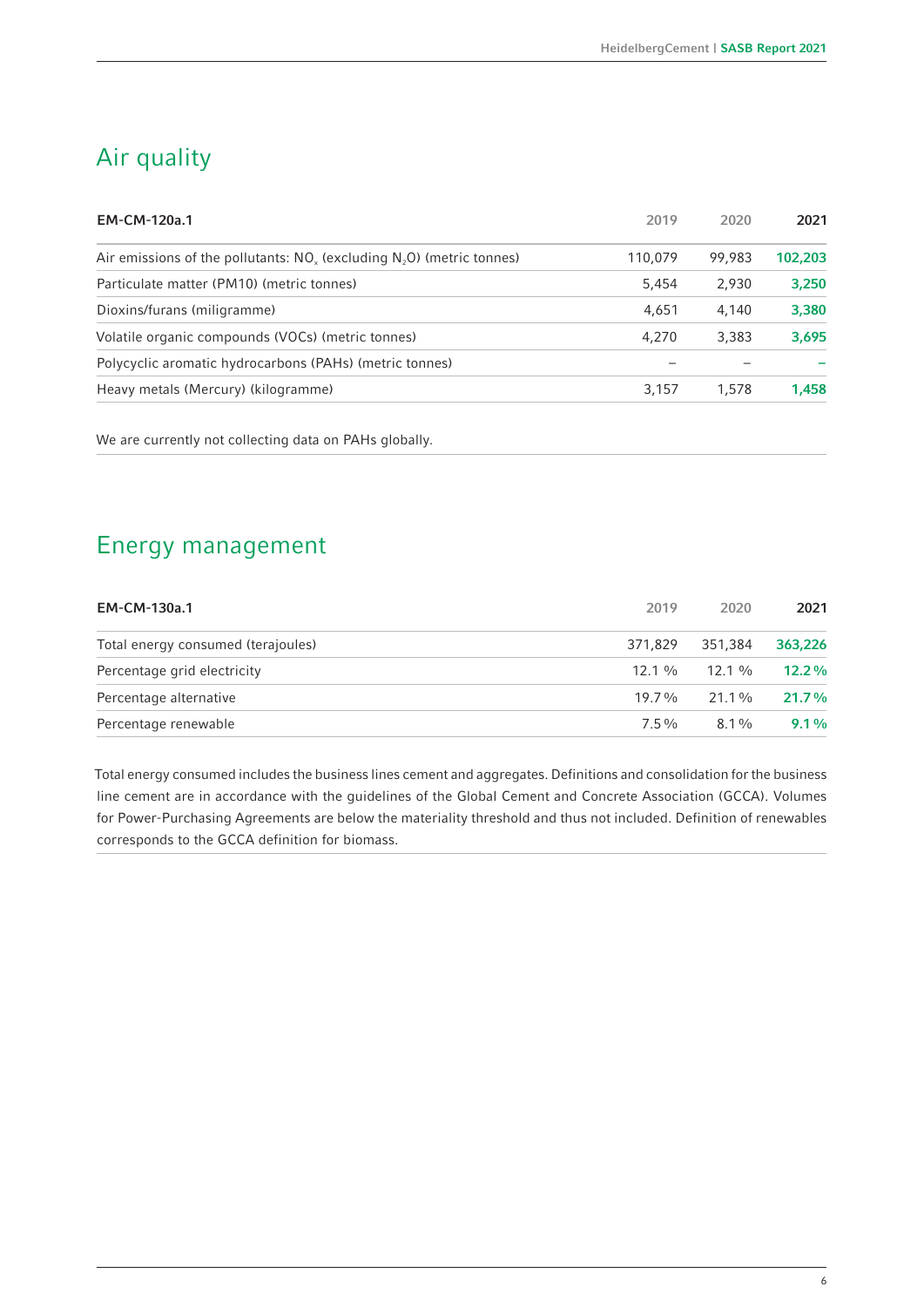### Water management

| EM-CM-140a.1                                                                               | 2019     | 2020     | 2021     |
|--------------------------------------------------------------------------------------------|----------|----------|----------|
| Total fresh water withdrawn (million cubic metres)                                         | 54.7     | 54.8     | 54.2     |
| Percentage recycled                                                                        |          |          |          |
| Percentage water withdrawn<br>in regions with High or Extremely High Baseline Water Stress | $27.8\%$ | $22.6\%$ | $27.7\%$ |
| Percentage water consumed<br>in regions with High or Extremely High Baseline Water Stress  | $32.6\%$ | $25.6\%$ | $32.4\%$ |

While most of our sites are equipped with water recycling technology, such as water circulation systems for cooling, we do not measure the amount of water we recycle.

### Waste management

| <b>EM-CM-150a.1</b>                             | 2019 | 2020 | 2021           |
|-------------------------------------------------|------|------|----------------|
| Total amount of waste generated (metric tonnes) |      |      | $-1,276,744.1$ |
| Thereof hazardous                               |      |      | $6.8\%$        |
| Thereof recycled                                |      |      | 66.0%          |

Waste figures include cement and aggregates business lines. Values are consolidated at Group-level for the first time in 2021 and partially based on estimates or calculations. We are in the progress of setting up a comprehensive waste recording and reporting system at Group-level and expect data quality to improve in the upcoming years.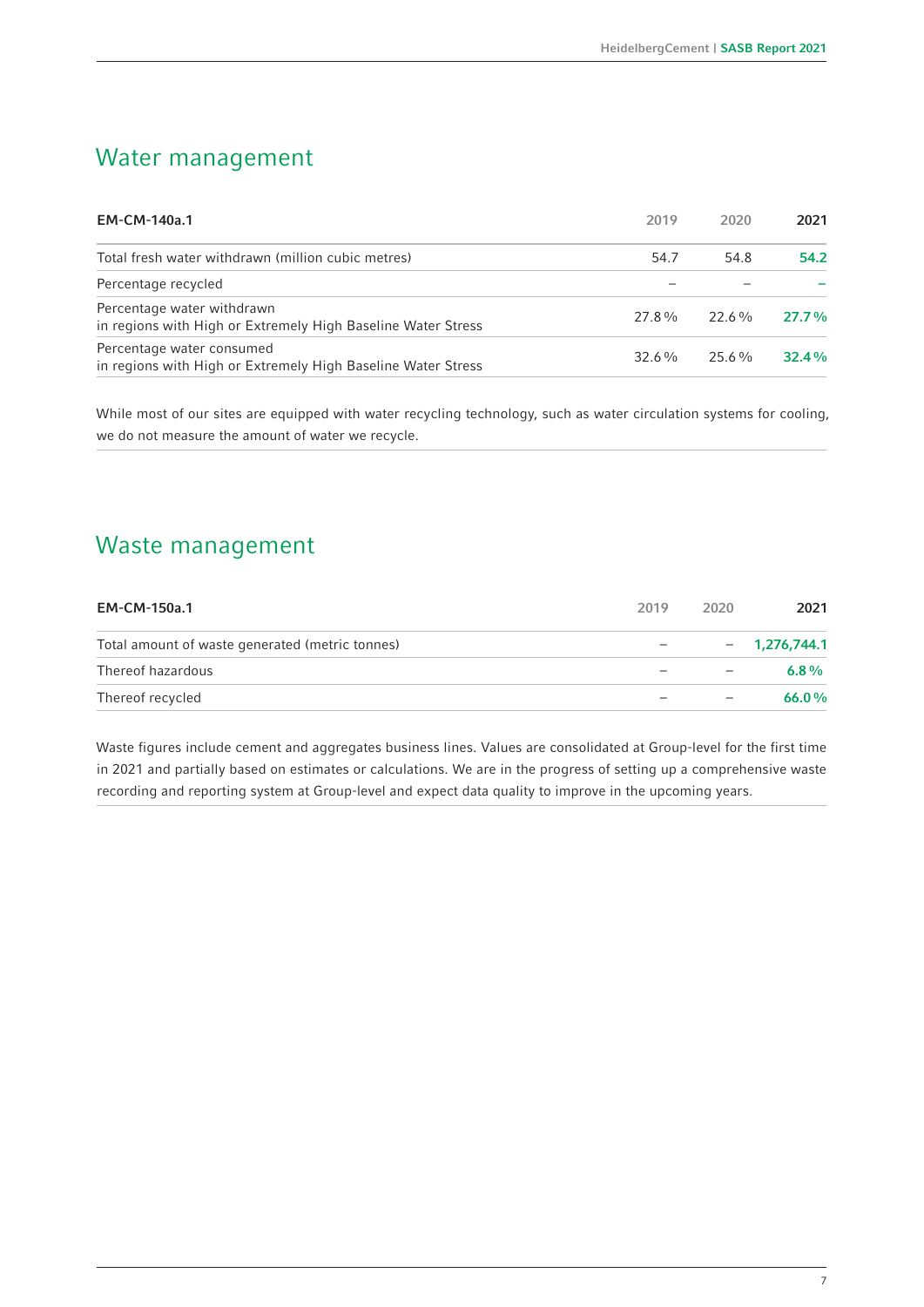# Biodiversity impacts

### EM-CM-160a.1

#### Description of environmental management policies and practices for active sites

We only extract worthwhile deposits if they can be exploited in an environmentally compatible and economical manner. Before making any decision concerning the development of a new quarry or the expansion of an existing one, the company first conducts an extensive approval process in line with the corresponding laws and regulations. Our sites are operated in accordance with relevant international, national, and local environmental legislation, and environmental impact assessments are generally prepared as a prerequisite for the permitting of quarrying activities. Through this process, we manage our impact on biodiversity in line with the sequential steps of the mitigation hierarchy: avoid, minimise, and mitigate.

To fully understand our impact, two tools are applied. At regular intervals a proximity study is undertaken, which maps all our locations (extraction and non-extraction sites) against areas of high biodiversity value (locally, regionally, and internationally protected areas and key biodiversity areas). Sites within 1 km are then required to implement a biodiversity management plan. Furthermore, BirdLife International are assisting us in quantifying our impact, by undertaking a biodiversity net impact assessment at all active extraction sites by 2025.

We believe in helping to conserve habitats and biodiversity features throughout the life cycle of our quarrying sites. Even during the extraction phase at an operational site, we can create optimal conditions for threatened species that are associated with early stages of ecological succession. Through the reclamation process, we are also able to create new habitats such as wetlands and species-rich grasslands and integrate biodiversity features into any intended subsequent use. In Europe in particular, our quarries are now important refuges and stepping-stone habitats for specially protected species such as the sand martin, the yellow-bellied toad, the eagle owl, and the Eurasian otter, which are accordingly also the focus of numerous biodiversity projects.

For more information on biodiversity, please see the latest HeidelbergCement Sustainability Report.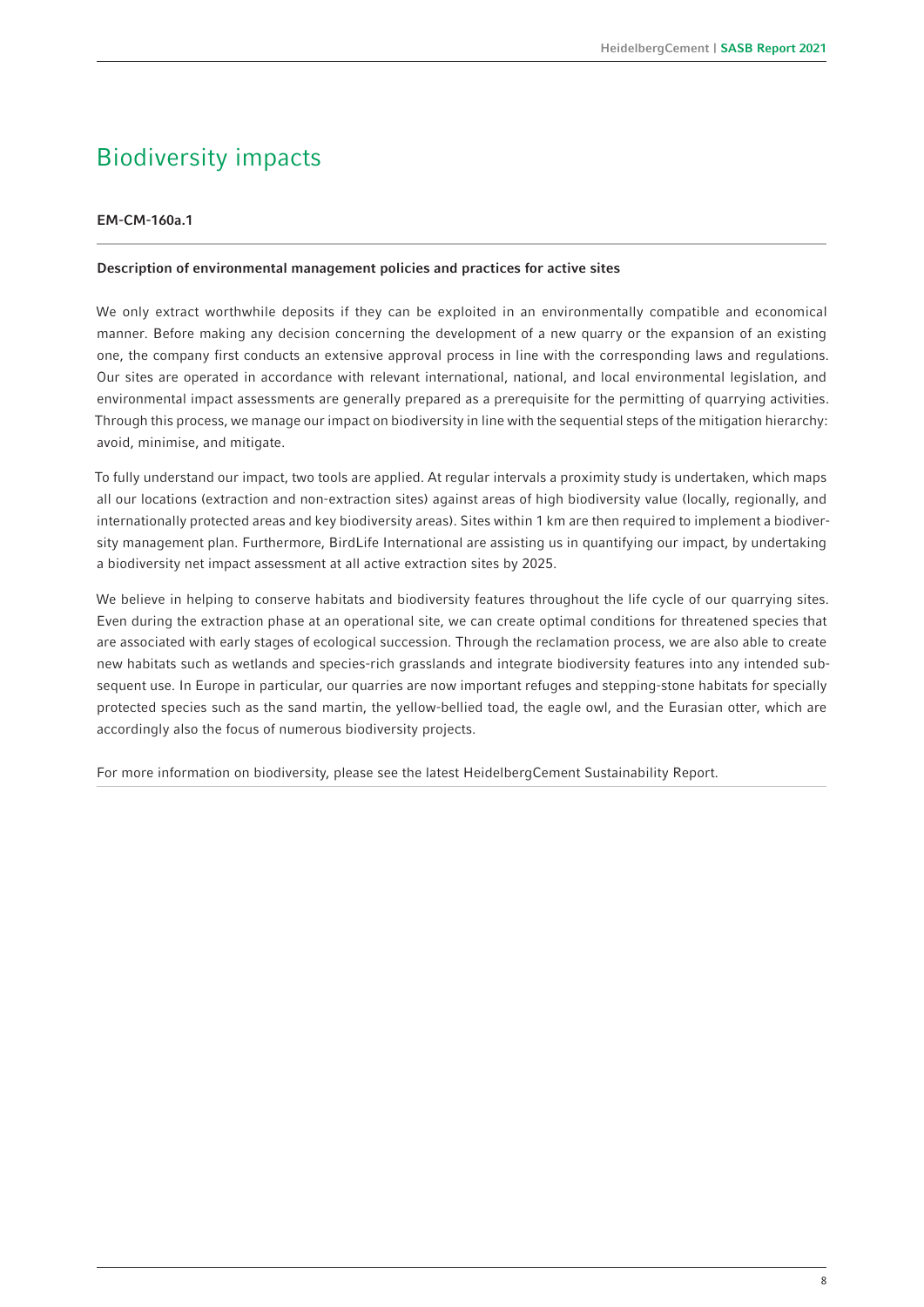### Workforce health and safety

| EM-CM-320a.1                                                         | 2019 | 2020 | 2021 |
|----------------------------------------------------------------------|------|------|------|
| Total recordable incident rate<br>(employees and contract employees) | 1.33 | 1 25 | 1.16 |
| Near-miss frequency rate<br>(employees and contract employees)       | 208  | 203  | 214  |

Total recordable incident rate displayed per 200,000 worked hours.

HeidelbergCement defines a near miss or near hit as an event or situation that could have resulted in an injury, damage or loss but did not do so due to chance, corrective action and/or timely intervention and thus follows a highly preventive approach in H&S reporting.

| EM-CM-320a.2                          | 2019 | 2020 | 2021 |
|---------------------------------------|------|------|------|
| Number of reported cases of silicosis | 38   |      |      |

We are using the International Classification of Diseases (ICD) to track occupational diseases. The provided numbers are for respiratory diseases including but not limited to silicosis.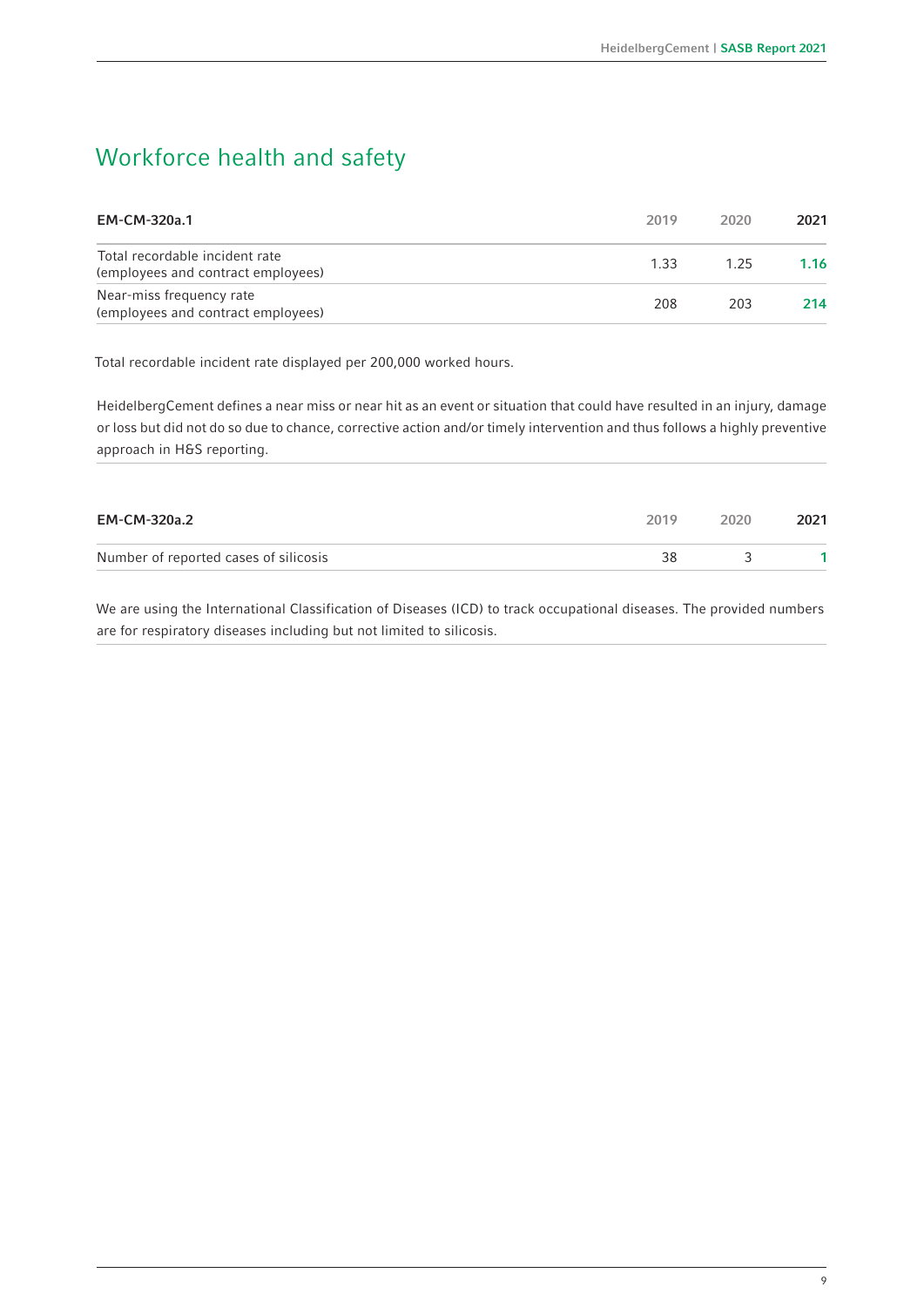# Product innovation

### EM-CM-410a.1

#### Percentage of products that qualify for credits in sustainable building design and construction certifications

Quantitative data not yet reported. Please see qualitative information below.

Our products qualify for credits in sustainable building design and construction certifications in different ways. Credits in sustainable construction schemes such as LEED, DGNB and BREEAM can be achieved by products (cement, concrete, and aggregates) having an Environmental Product Declaration (EPD). We have such EPDs for selected products in many of our core markets such as Sweden, Germany, Italy, or the United States. Moreover, concrete certified according to a Responsible Sourcing Scheme such as BES 6001 or the Concrete Sustainability Council (CSC) may also be used for recognised credits. Such products are on offer in the Netherlands, the UK, Germany, Turkey, Belgium, the United States, Poland, and Spain. Given the wide range of our product portfolio, we are currently not able to quantify the exact percentage of the eligible products.

#### EM-CM-410a.2

Total addressable market and share of market for products that reduce energy, water, and/or material impacts during usage and/or production

Quantitative data not yet reported.